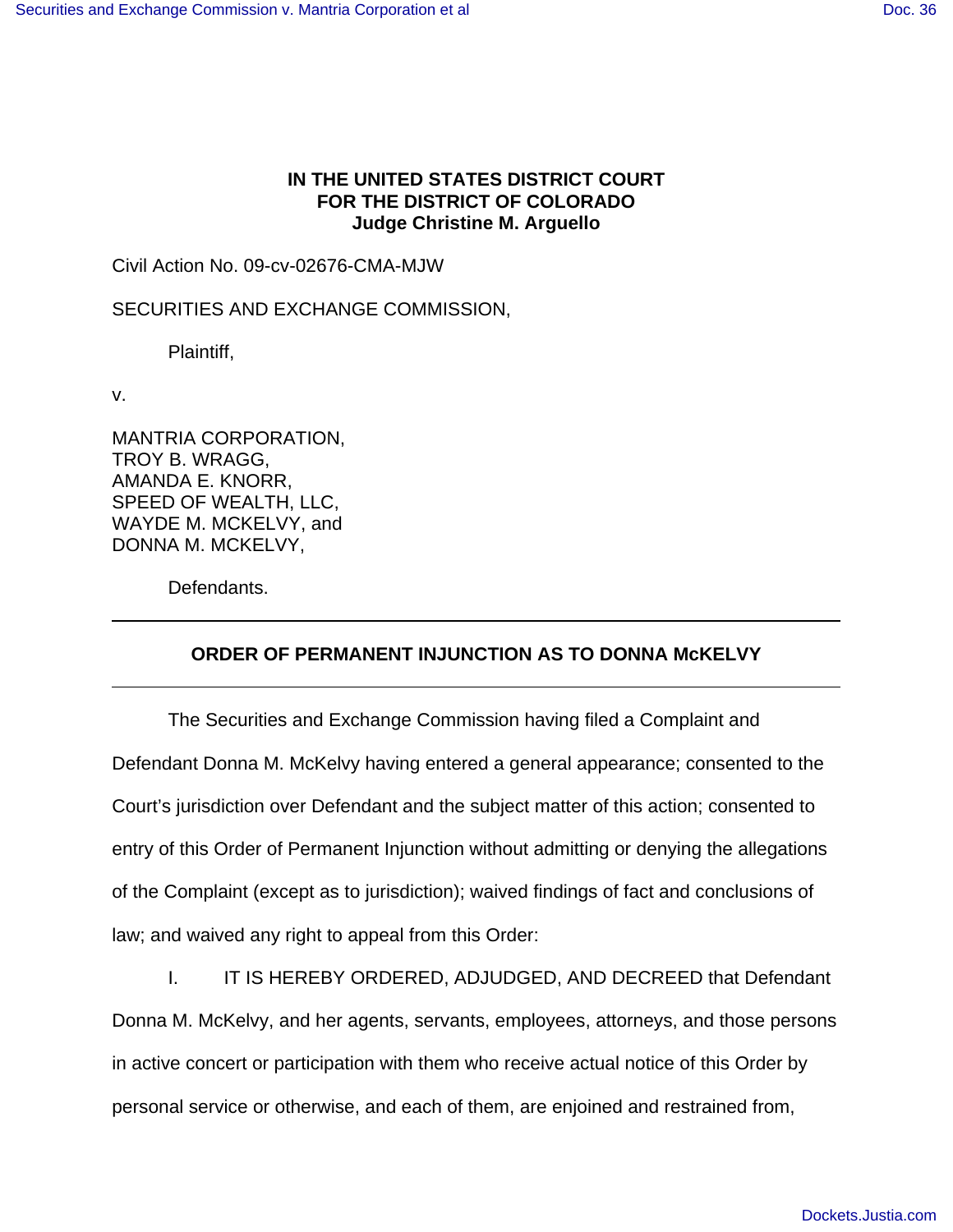directly or indirectly, in the offer or sale of any security by the use of any means or instruments of transportation, or communication in interstate commerce or by the use of the mails: (1) employing any device, scheme, or artifice to defraud; or (2) obtaining money or property by means of any untrue statement of a material fact or any omission to state a material fact necessary in order to make the statements made, in the light of the circumstances under which they were made, not misleading; or (3) engaging in any transaction, practice, or course of business which operates or would operate as a fraud or deceit upon the purchaser in violation of Section 17(a) of the Securities Act of 1933, 15 U.S.C. § 77q(a).

II. IT IS HEREBY FURTHER ORDERED that Defendant Donna M. McKelvy, and her agents, servants, employees, attorneys, and those persons in active concert or participation with them who receive actual notice of this Order by personal service or otherwise, and each of them, are enjoined and restrained from directly or indirectly, by the use of any means or instrumentality of interstate commerce, or of the mails or of any facility of any national securities exchange in connection with the purchase or sale of any security: (1) employing any device, scheme, or artifice to defraud; (2) making any untrue statement of a material fact or to omit to state a material fact necessary in order to make the statements made, in the light of the circumstances under which they were made, not misleading; or (3) engaging in any act, practice, or course of business which operates or would operate as a fraud or deceit upon any person in violation of Section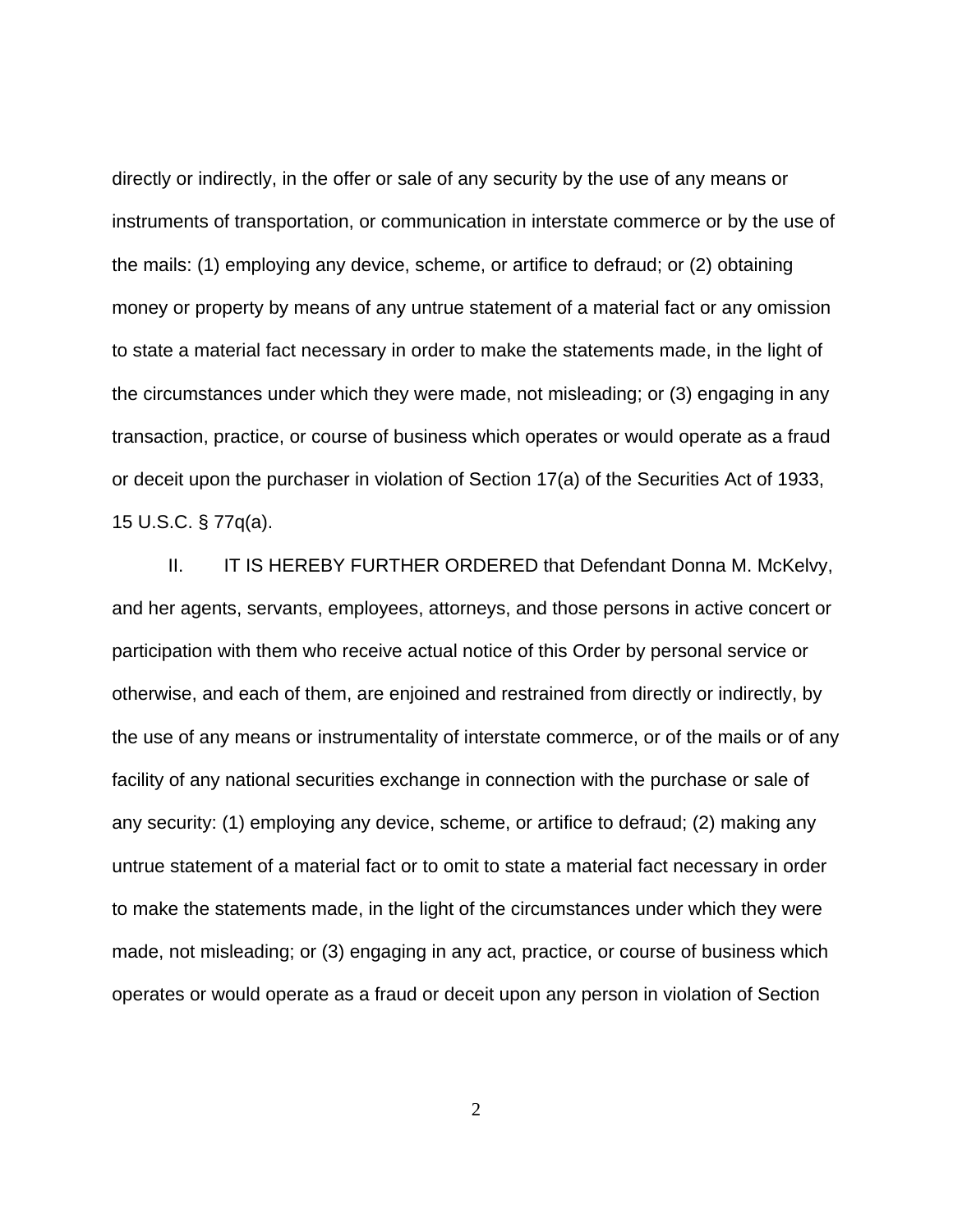10(b) of the Securities Exchange Act of 1934, 15 U.S.C. § 78j(b) and Rule 10b-5 thereunder (17 C.F.R. 240.10b-5).

III. IT IS HEREBY FURTHER ORDERED, that Defendant Donna M. McKelvy, and her agents, servants, employees, attorneys, and those persons in active concert or participation with them who receive actual notice of this Order by personal service or otherwise, and each of them, are enjoined and restrained from directly or indirectly, in the absence of any applicable exemption: (1) unless a registration statement is in effect as to a security, making use of any means or instruments of transportation or communication in interstate commerce or of the mails to sell such security through the use or medium of any prospectus or otherwise; (2) unless a registration statement is in effect as to a security, carrying or causing to be carried through the mails or in interstate commerce, by any means or instruments of transportation, any such security for the purpose of sale or for delivery after sale; or (3) making use of any means or instruments of transportation or communication in interstate commerce or of the mails to offer to sell or offer to buy through the use or medium of any prospectus or otherwise any security, unless a registration statement has been filed with the Commission as to such security, or while the registration statement is the subject of a refusal order or stop order or (prior to the effective date of the registration statement) any public proceeding or examination under Section 8 of the Securities Act, 15 U.S.C. § 77h in violation of Section 5 of the Securities Act, 15 U.S.C. § 77e.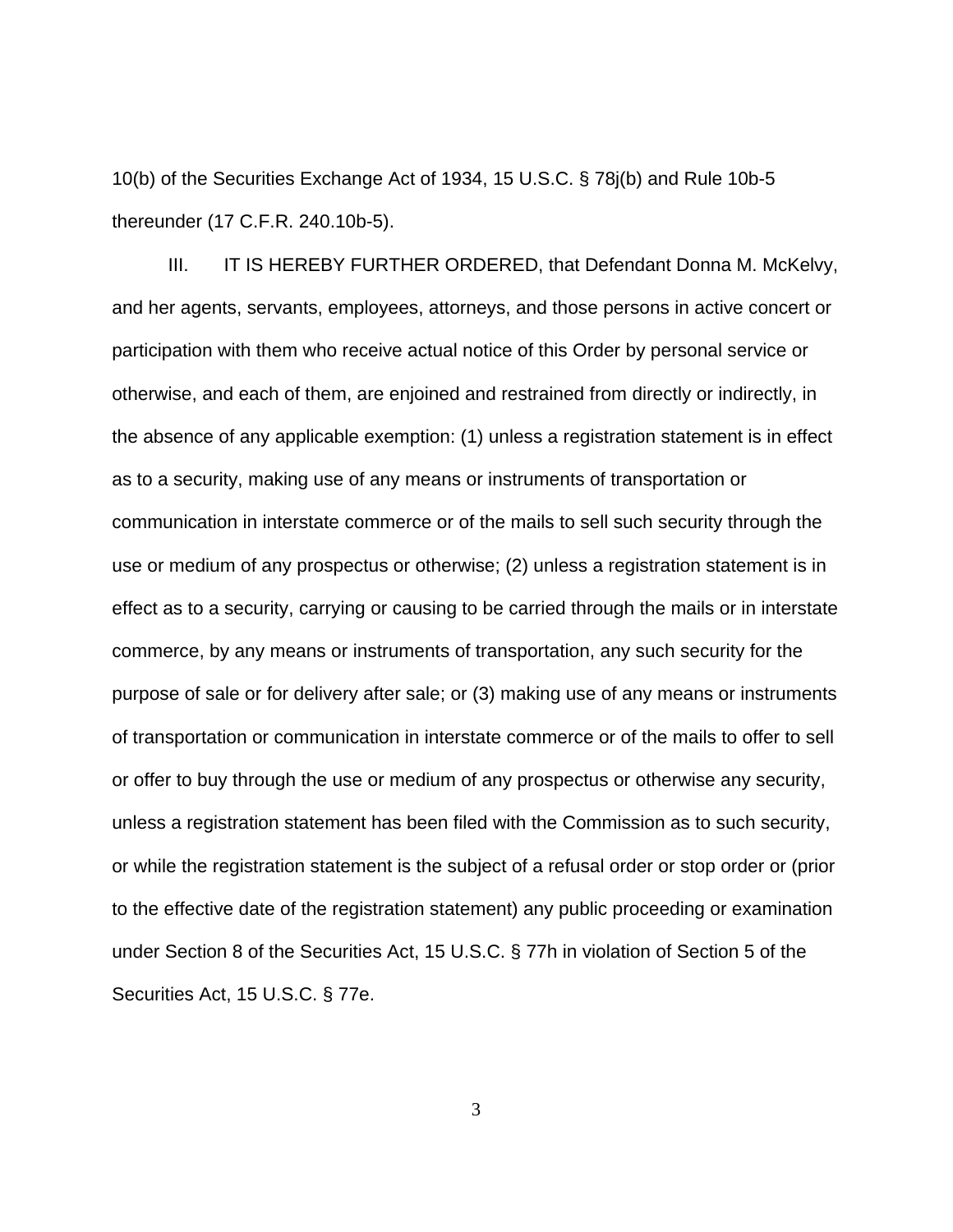IV. IT IS HEREBY FURTHER ORDERED that Defendant Donna M. McKelvy, and her agents, servants, employees, attorneys, and those persons in active concert or participation with them who receive actual notice of this Order by personal service or otherwise, and each of them, are enjoined and restrained from directly or indirectly acting as a broker or dealer (other than such a broker or dealer whose business is exclusively intrastate and who does not make use of any facility of a national securities exchange) and making use of the mails or any means or instrumentality of interstate commerce to effect any transactions in, or to induce or attempt to induce the purchase or sale of, any security (other than an exempted security or commercial paper, bankers' acceptances, or commercial bills) unless such broker or dealer is registered as provided by law in violation of Section 15(a) of the Exchange Act, 15 U.S.C. § 78o.

V. IT IS HEREBY FURTHER ORDERED that Defendant Donna M. McKelvy shall pay disgorgement of ill-gotten gains, prejudgment interest thereon, and a civil penalty pursuant to Section 20(d) of the Securities Act, 15 U.S.C. § 77t(d), and Section 21(d) of the Exchange Act, 15 U.S.C. § 78u(d). The Court shall determine the amounts of disgorgement and civil penalty upon motion by the Commission. Prejudgment interest shall be calculated from November 23, 2009, based on the rate of interest used by the Internal Revenue Service for the underpayment of federal income tax as set forth in 26 U.S.C. § 6621(a)(2). In connection with the Commission's motion for disgorgement and/or civil penalties, and at any hearing held on such a motion: (a) Defendant will be precluded from arguing that she did not violate the federal securities laws as alleged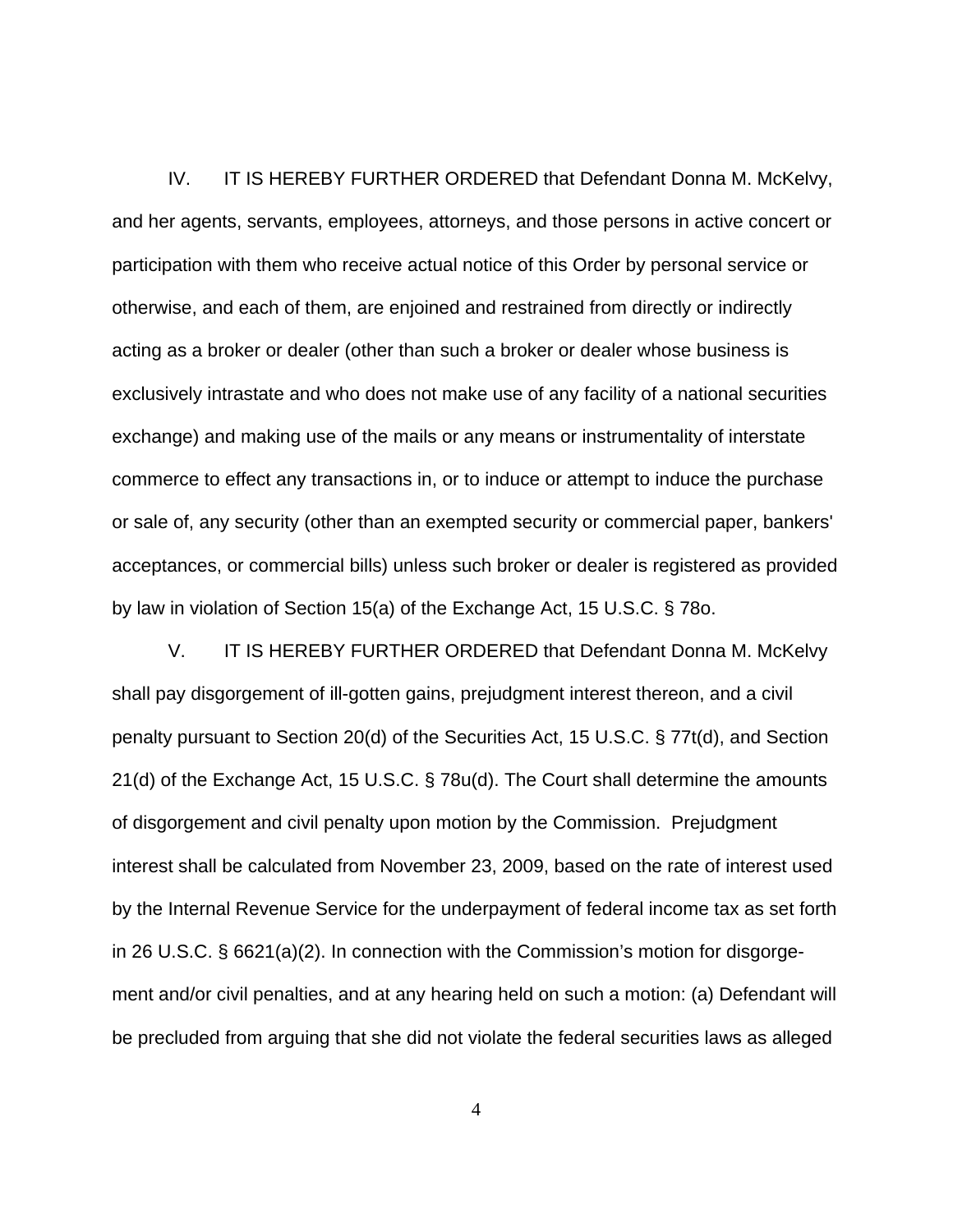in the Complaint; (b) Defendant may not challenge the validity of the Consent or this Order of Permanent Injunction; (c) solely for the purposes of such motion, the allegations of the Complaint shall be accepted as and deemed true by the Court; and (d) the Court may determine the issues raised in the motion on the basis of affidavits, declarations, excerpts of sworn deposition or investigative testimony, and documentary evidence, without regard to the standards for summary judgment contained in Rule 56(c) of the Federal Rules of Civil Procedure. In connection with the Commission's motion for disgorgement and/or civil penalties, the parties may take discovery, including discovery from appropriate non-parties.

VI. IT IS FURTHER ORDERED pending further order of the Court:

A. The assets, funds, or other property of Donna M. McKelvy, wherever located, which are derived from any investor funds obtained by or on behalf of the Defendants in connection with the scheme alleged in the SEC's Complaint, are frozen. Defendant Donna M. McKelvy, and her agents, servants, employees, attorneys-in-fact, and those persons in active concert or participation with them who receive actual notice of this order by personal service or otherwise, and each of them, shall hold and retain within their control, and otherwise prevent any disposition, transfer, pledge, encumbrance, assignment, dissipation, concealment, or other disposal whatsoever of any of their funds or other assets or things of value presently held by them derived from investor funds, under their control or over which they exercise actual or apparent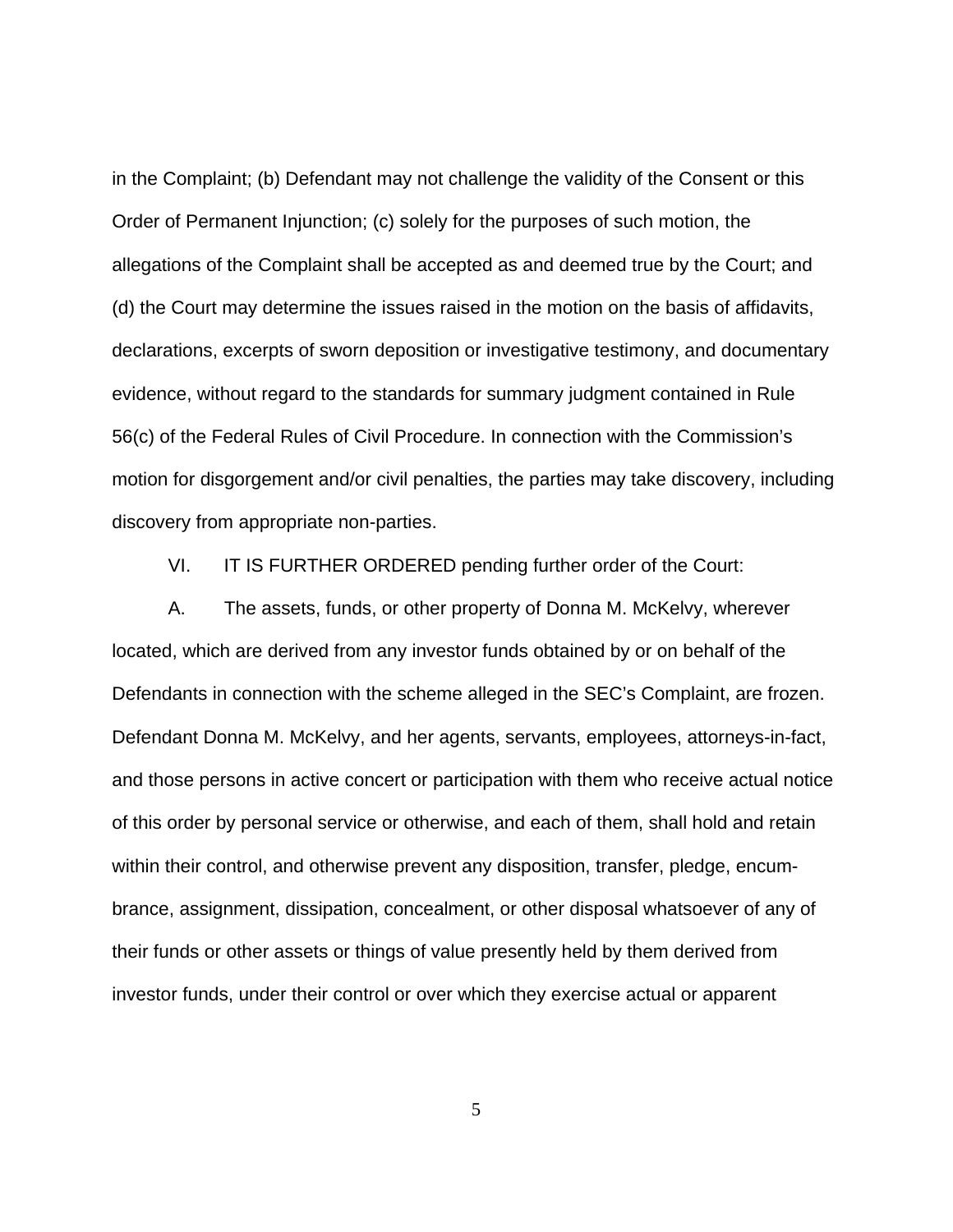investment or other authority, in whatever form such assets may presently exist and wherever located;

B. Any bank, financial or brokerage institution or other person or entity holding any funds, securities or other assets derived from investor proceeds raised in the scheme alleged in the complaint, held the name of, for the benefit of, or under the control of Defendant Donna M. McKelvy, or her agents, servants, employees, attorneysin-fact, and those persons in active concert or participation with them, and each of them, shall hold and retain within their control and prohibit the withdrawal, removal, transfer or other disposal of any such funds or other assets; and

C. Defendant Donna M. McKelvy is prohibited, directly or indirectly, from accepting funds from investors for investment in any investment program. Defendant, and her agents, servants, employees, attorneys-in-fact, and those persons in active concert or participation with them who receive actual notice of this order by personal service or otherwise, and each of them, shall refrain from accepting, taking control of, or depositing in any financial institution additional funds from or potential investors.

D. Section VI of this Order shall not apply to funds in the following bank accounts: Bank of Choice account numbered xxx-6575 in the name of Get Up and Go LLC; Wells Fargo account numbered xxx-xxx-4022 in the names of Donna McKelvy and Caley McKelvy; and Wells Fargo account numbered xxx-xxx-4014 in the names of Donna McKelvy and Morgan McKelvy.